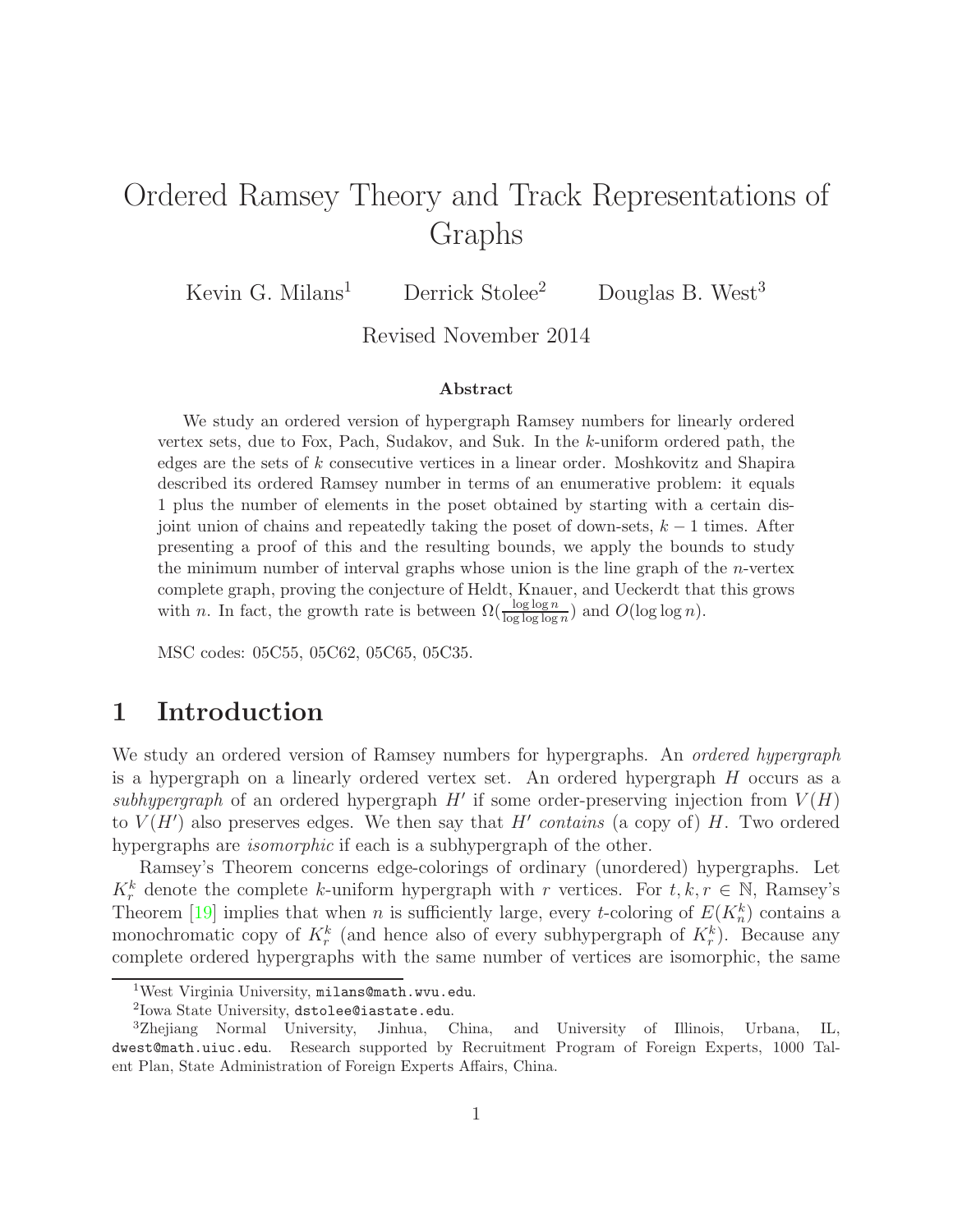statement holds in the ordered sense, including the part about subhypergraphs. This permits an ordered version of Ramsey numbers.

**Definition 1.1.** Let  $H_1, \ldots, H_t$  be ordered k-uniform hypergraphs, where  $k \geq 2$ . The t-color *ordered Ramsey number*  $OR(H_1, ..., H_t)$  is the least integer n such that in every t-coloring of the edges of the ordered hypergraph  $K_n^k$  there is a copy of  $H_i$  in color i for some i. When  $H_1 = \cdots = H_t = H$ , we abbreviate the notation to  $OR_t(H)$ ; this is the *diagonal case*. For a k-uniform ordered hypergraph  $H$ , an edge-coloring of the ordered hypergraph  $K_n^k$  is *H*-avoiding if it has no monochromatic *H*. The *k*-uniform ordered path  $P_r^k$  is the ordered hypergraph with  $r$  vertices in which the edges are the intervals of  $k$  consecutive vertices in the vertex ordering. Let m be the number of edges in  $P_r^k$ , so  $m = r - k + 1$ .

Note that  $OR_t(K_p^k)$  equals the classical t-color (unordered) Ramsey number for  $K_p^k$ . Although  $OR(H_1, ..., H_t)$  is defined for general ordered k-uniform hypergraphs  $H_1, ..., H_t$ , the problem is particularly fundamental for ordered paths, because this case has applications (see [\[9\]](#page-8-1)) and reduces to computing the size of a natural poset. (Choudum and Ponnusamy [\[3\]](#page-7-0) used "ordered Ramsey number" for a different concept involving colored tournaments.)

Focusing on ordered paths, Fox, Pach, Sudakov, and Suk [\[9\]](#page-8-1) defined  $N_k(t, m)$  to be the least integer  $N$  such that in every t-coloring of the  $k$ -subsets of  $N$  linearly ordered elements there is a monochromatic k-uniform ordered path with m edges. That is,  $N_k(t, m)$  =  $OR_t(P_{m+k-1}^k)$  in our notation. They proved  $2^{(m/t)^{t-1}} \leq N_3(t,m) \leq 2^{m^{t-1}\lg m}$ .

Eliáš and Matoušek [\[6\]](#page-7-1) asked more generally for the growth rate of  $N_k(t, m)$ . Moshkovitz and Shapira [\[18\]](#page-8-2) answered with upper and lower bounds that are towers of the same height. For a nonnegative integer h, define tow<sub>h</sub> $(x)$  by

$$
tow_h(x) = \begin{cases} 2^{tow_{h-1}(x)} & h \ge 1 \\ x & h = 0 \end{cases}.
$$

The subscript in our  $t \text{ow}_h(x)$  is the number of 2s in the tower; thus  $t \text{ow}_1(x)$  is exponential in x and tow<sub>2</sub>(x) is "doubly-exponential" in x. In our notation, their bounds are as follows:

<span id="page-1-0"></span>**Theorem 1.2** (Moshkovitz and Shapira [\[18\]](#page-8-2)). *For*  $t \geq 2$ ,  $k \geq 3$ , and  $m = r - k + 1 \geq 2$ ,

$$
tow_{k-2}(m^{t-1}/2\sqrt{t}) \le OR_t(P_r^k) \le tow_{k-2}(2m^{t-1}).
$$

For  $k = 3$  they gave a sharper lower bound, yielding  $2^{\frac{2}{3}m^{t-1}}/\sqrt{t} \le \text{OR}_{t}(P_{r}^{3}) \le 2^{2m^{t-1}}$ .

Their bounds arose by characterizing  $OR_t(P_r^k)$  using an enumerative problem. They converted this problem to a statement about down-sets in posets, which is where we start. They stated the result only for the diagonal case of paths with equal size, but they commented that their argument extends to the general case. Indeed, the general case is no more difficult. Thus it is proper to view it as due to Moshkovitz and Shapira [\[18\]](#page-8-2). Indeed, the proof we give here uses essentially the same ideas as their proof. We provide a concise alternative presentation for completeness in order to apply the resulting bounds, using notation that permits cleaner statements.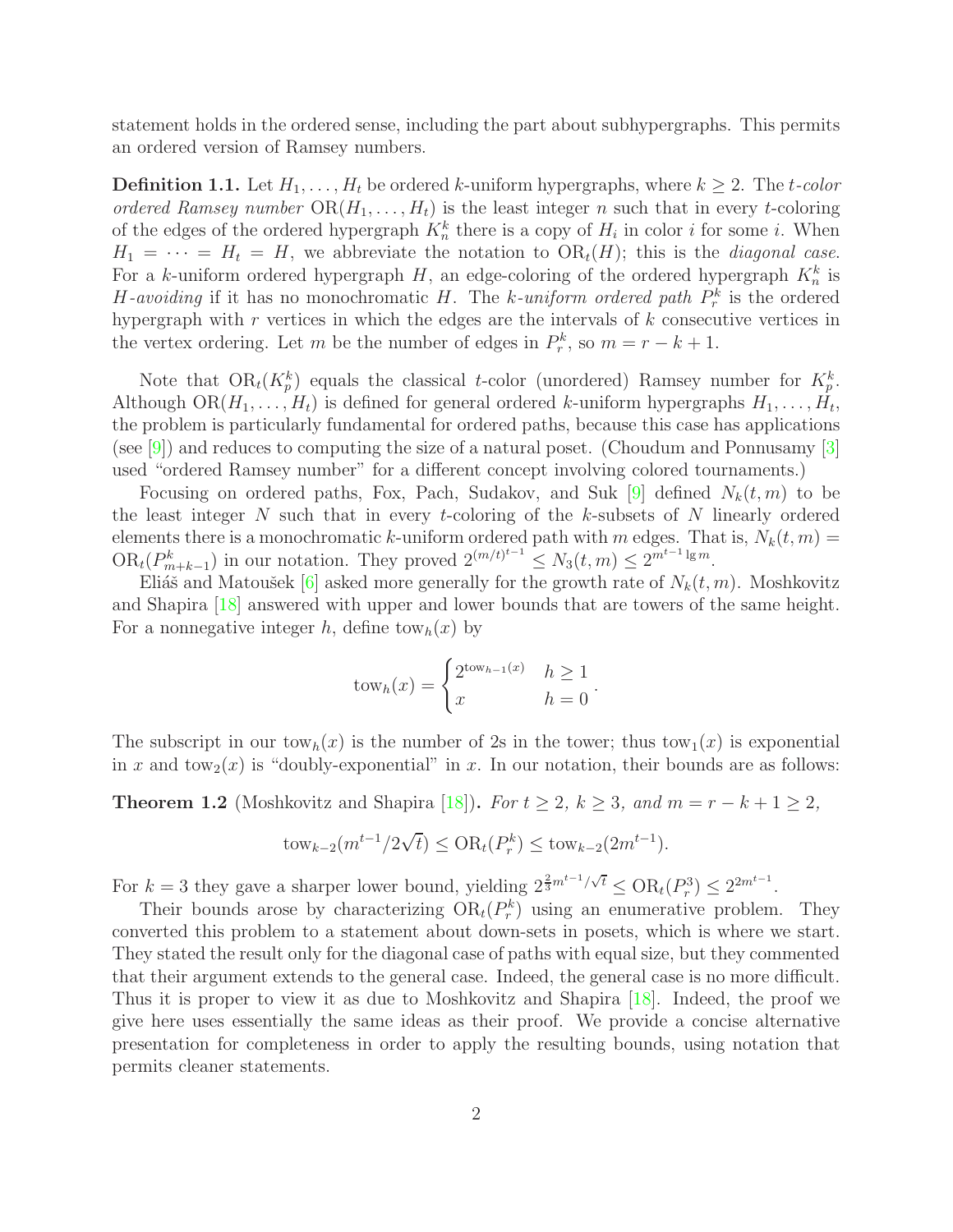In order to state the result, we need terminology from posets. We view a partially ordered set or *poset* as a set equipped with an order relation. Let Q be a poset. A *chain* in Q is a set of pairwise comparable elements, and an *antichain* is a set of pairwise incomparable elements. A *down-set* in Q a set  $S \subseteq Q$  such that if  $y \in S$  and  $x \leq y$ , then  $x \in S$ . Let |Q| denote the number of elements in  $Q$ . It is common to use  $J(Q)$  to denote the containment poset on the set of down-sets of Q. Let  $J^k(Q)$  denote the poset obtained from Q by repeatedly taking the poset of down-sets, k times. That is,  $J^0(Q) = Q$  and  $J^k(Q) = J(J^{k-1}(Q))$  for  $k \ge 1$ .

<span id="page-2-0"></span>**Theorem 1.3.** *Given*  $k \in \mathbb{N}$ , let  $r_1, \ldots, r_t$  be positive integers greater than k. Let  $m_i =$  $r_i - k + 1$  *(thus*  $m_i = |E(P_{r_i}^k)|$ *)* and let Q be the poset consisting of disjoint chains with sizes  $m_1-1,\ldots,m_t-1$ . The ordered Ramsey number satisfies  $OR_t(P_{r_1}^k,\ldots,P_{r_t}^k) = |J^{k-1}(Q)|+1$ .

A down-set in this poset Q is formed by taking some nonnegative number of elements from the bottom of each chain in Q; hence  $J(Q)$  is the product of chains of sizes  $m_1, \ldots, m_t$ . When  $t = 2$ , a down-set in  $J(Q)$  can be viewed as an integer partition. For general t and k, Moshkovitz and Shapira discussed the problem using higher-dimensional "line partitions", where line partitions are higher-order analogues of integer partitions. They employed bijections to lattices of down-sets of appropriate posets. The result is easier to state and prove directly in terms of down-sets as given above. The inductive nature of  $J^{k-1}(Q)$  yields recurrences for upper and lower bounds on  $OR_t(P_r^k)$  as immediate corollaries, which in turn yield the bounds in [\[18\]](#page-8-2).

The resulting lower bound on  $OR_t(P_r^k)$  applies to the problem that motivated our study. In Section [3,](#page-6-0) we prove a conjecture of Heldt, Knauer, and Ueckerdt [\[13\]](#page-8-3) about geometric representations of graphs. A t*-interval representation* of a graph G assigns each vertex the union of at most  $t$  intervals on the real line so that vertices are adjacent if and only if their assigned sets intersect. The *interval number*  $i(G)$  is the least t such that G has a t-interval representation. When  $i(G) = 1$ , we say that G is an *interval graph* and that the assignment of intervals is an *interval representation*.

A t*-track representation* of G is an expression of G as the union of t interval graphs. The *track number*  $\tau(G)$  (apparently introduced in [\[12\]](#page-8-4)) is the least t such that G has a  $t$ -track representation. Note that a  $t$ -track representation yields a  $t$ -interval representation by placing interval representations of the t tracks in disjoint segments of the real line; thus  $i(G) \leq \tau(G)$ . (Note that  $\tau(G)$  is at most the number of caterpillars needed to decompose G; see also [\[10,](#page-8-5) [11,](#page-8-6) [12,](#page-8-4) [14,](#page-8-7) [17\]](#page-8-8).)

When  $i(G) = 1$ , also  $\tau(G) = 1$ , since such graphs are interval graphs. On the other hand,  $i(K_{5,3}) = 2 < \tau(K_{5,3})$ . Heldt, Knauer, and Ueckerdt [\[13\]](#page-8-3) conjectured that the track number is not bounded by any function of the interval number, even when restricted to line graphs. Letting  $L(G)$  denote the line graph of a graph G, always  $i(L(G)) \leq 2$ , since each edge of G is incident to two vertices, and the edges incident to a common vertex can be given intervals having a common point. Since track representations are hereditary over induced subgraphs, the track number is unbounded for line graphs if and only if it is unbounded for  $L(K_n)$ .

To study  $\tau(L(K_n))$ , we relate t-color ordered Ramsey numbers of particular 3-uniform ordered hypergraphs to t-track representations of  $L(K_n)$ . Letting t be the track number of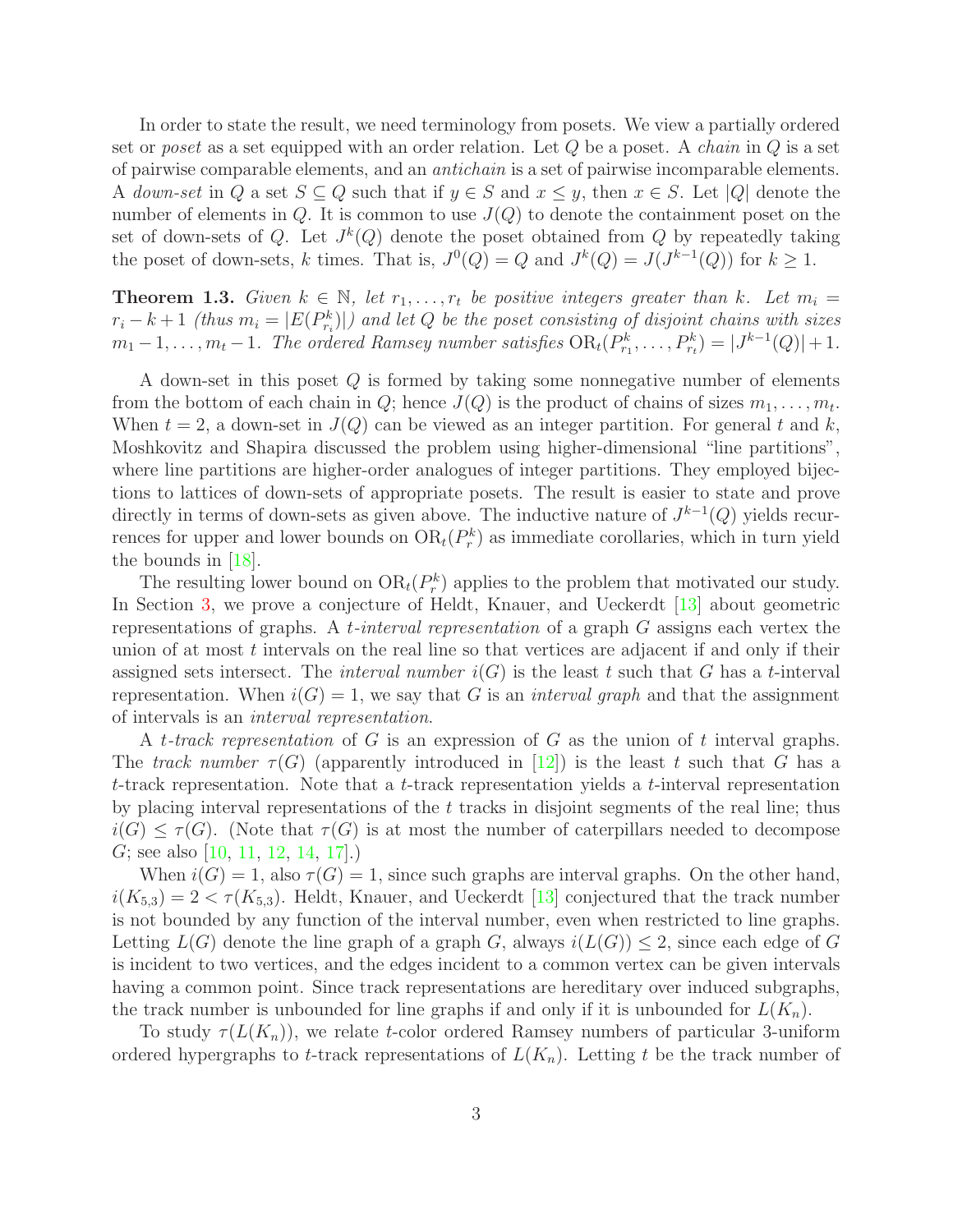$L(K_n)$ , we prove

$$
OR_{t-3}(P_4^3) \le n \ < \ OR_t(P') \ \le \ OR_t(K_6^3),
$$

where  $P'$  is obtained from  $P_6^3$  by adding the two edges  $\{1, 2, 5\}$  and  $\{2, 5, 6\}$ . By inverting the relationship between  $t$  and  $n$ , we obtain

$$
\Omega\left(\frac{\lg\lg n}{\lg\lg\lg n}\right) \leq \tau(L(K_n)) \leq O(\lg\lg n).
$$

#### 2 Ordered Ramsey Numbers for k-Uniform Paths

Let  $[r] = \{1, \ldots, r\}$ . We will use  $[r]$  as the vertex set of  $P_r^k$ , so the  $r - k + 1$  edges are the sets of k consecutive elements of  $[r]$ . Note that  $P_r^2$  is the ordinary r-vertex path with vertices indexed in order. To clarify the role of the vertex ordering, consider instead the 3-vertex path with edges  $\{1,2\}$  and  $\{1,3\}$ . Avoiding the target when t-coloring  $E(K_n)$  requires the edges leaving vertex 1 to have distinct colors, so  $n - 1 \leq t$ . Coloring edges by their higher endpoint achieves the bound, so the ordered Ramsey number equals  $t + 2$ . For the monotone path  $P_3^2$ , Theorem [1.3](#page-2-0) with  $r_1 = \cdots = r_t = 3$  and  $k = 2$  yields the much higher value  $2^t + 1$ .

For  $k = 2$  in general, Theorem [1.3](#page-2-0) states  $OR_t(P_{m_1+1}^2, \ldots, P_{m_t+1}^2) = 1 + \prod_{i=1}^t m_i$ . This case is special enough that it also arose in the tournament model of Choudum and Ponnusamy [\[3\]](#page-7-0) (stated without proof). It is a general form of the Erdős–Szekeres Theorem, as observed by Seidenberg [\[20\]](#page-8-9) and by Moshkovitz and Shapira [\[18\]](#page-8-2). Its proof provides motivation for the general argument. To show the upper bound, let  $E(K_n)$  be t-colored with no increasing  $P_{r_i+1}$  in color i, and compute for  $x \in [n]$  the t-tuple of orders of longest paths reaching x in the various colors; only  $\prod_{i=1}^{t} r_i$  such t-tuples are available. To achieve equality, view [n] as  $\prod_{i=1}^{t}[r_i]$  and let the color of an edge be the first index where the endpoints differ.

In the proof of the general upper bound, we will need the smallest down-set containing a given set of elements in a poset Q. For  $S \subseteq Q$ , the *down-set generated by* S, denoted  $D(S)$ , is  $\{u \in Q: u \le v \text{ for some } v \in S\}$ . We restate Theorem [1.3](#page-2-0) in a slightly different way to simplify notation in the proof.

<span id="page-3-0"></span>**Theorem 2.1.** *Given*  $k \in \mathbb{N}$ , *let*  $r_1, \ldots, r_t$  *be positive integers greater than*  $k$ *. Let*  $Q$  *be the poset consisting of disjoint chains with sizes*  $r_1 - k, \ldots, r_t - k$ *. Letting*  $Q_1 = Q$  *and*  $Q_i = J(Q_{i-1})$  for  $i > 1$ , the ordered Ramsey number satisfies  $OR_t(P_{r_1}^k, \ldots, P_{r_t}^k) = |Q_k| + 1$ .

*Proof.* The case  $k = 1$  is just the pigeonhole principle; consider  $k \geq 2$ .

Lower Bound. For  $n = |Q_k|$ , we will construct a t-edge-coloring of  $K_n^k$  that avoids  $P_{r_i}^k$ in color *i* for each *i*. First consider  $x, y \in Q_j$ , where  $2 \leq j \leq k$ . If  $x \not\geq y$ , then *x* does not contain y when they are viewed as down-sets in  $Q_{j-1}$ ; let  $f(x, y)$  be a particular element of the set  $y - x$  in  $Q_{j-1}$ . For  $x, y, z \in Q_j$ , if  $x \not\geq y$  and  $y \not\geq z$ , then  $y$  (in  $Q_{j-1}$ ) contains  $f(x, y)$ but not  $f(y, z)$ . Since y is a down-set in  $Q_{j-1}$ , we obtain  $f(x, y) \not\geq f(y, z)$  in  $Q_{j-1}$ .

A list  $x_1, \ldots, x_s$  in a poset is *descent-free* if  $x_i \not\geq x_{i+1}$  for  $1 \leq i \leq s-1$ . We extend f to descent-free lists in  $Q_j$  by setting  $f(x_1, \ldots, x_s) = (f(x_1, x_2), \ldots, f(x_{s-1}, x_s))$ . The image of a descent-free s-list in  $Q_j$  is a descent-free  $(s-1)$ -list in  $Q_{j-1}$ . Let  $f^0$  be the identity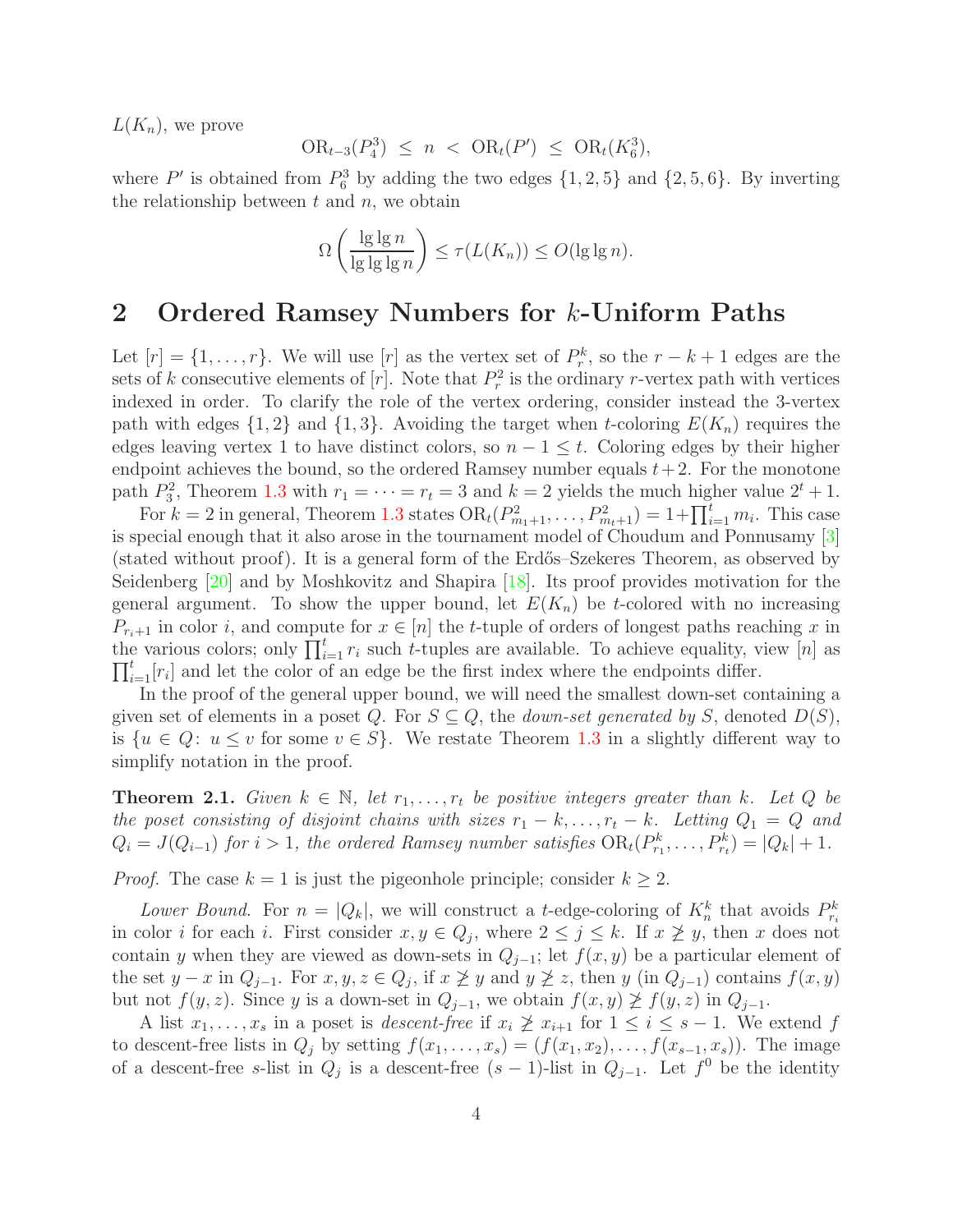map. For a descent-free s-list  $x_1, \ldots, x_s$  in  $Q_j$ , where  $s, j > d > 1$ , define  $f^d(x_1, \ldots, x_s)$  =  $f(f^{d-1}(x_1,\ldots,x_s))$ . When defined,  $f^d(x_1,\ldots,x_s)$  is a descent-free  $(s-d)$ -list in  $Q_{j-d}$ .

Now let  $y_1, \ldots, y_n$  be a linear extension of  $Q_k$ ; that is, an ordering of  $Q_k$  such that  $y_i \le y_j$ implies  $i \leq j$ . Each sublist of a linear extension is descent-free. Also, for sublist  $x_1, \ldots, x_k$ , note that  $f^{k-1}(x_1,\ldots,x_k)$  is a single element in Q. Color  $\{x_1,\ldots,x_k\}$  (as an edge in  $K_n^k$ ) with the index of the chain in Q that contains  $f^{k-1}(x_1,\ldots,x_k)$ . If  $x_1,\ldots,x_s$  is a sublist of  $y_1, \ldots, y_n$  whose consecutive k-lists all have color i, then  $f^{k-1}(x_1, \ldots, x_s)$  is a descent-free  $(s - k + 1)$ -list in the *i*th chain of Q. A descent-free list in a chain is strictly increasing, so  $s - k + 1 \leq r_i - k$ . Thus  $s < r_i$ , and hence the coloring avoids  $P_{r_i}^k$  in color i for each i.

*Upper bound.* Given a *t*-edge-coloring  $\phi$  of  $E(K_n^k)$  with vertex set [n] that avoids  $P_{r_i}^k$  in color i for each i, it suffices to define an injection from  $[n]$  to  $Q_k$ . View each vertex subset  $Y \subseteq [n]$  as an increasing list, with  $Y^- = Y - \max Y$  and  $Y^+ = Y - \min Y$ .

For  $1 \leq j \leq k < n$ , we construct  $g_j$ :  $\binom{[n]}{j}$  $j^{(n)}$   $\rightarrow$   $Q_{k-j+1}$  such that

$$
g_j(Y^-) \not\ge g_j(Y^+) \text{ in } Q_{k-j+1} \text{ when } Y \in \binom{[n]}{j+1}. \tag{*}
$$

This suffices, since  $g_1$  will then be the desired injection.

We first define  $g_k$ . For  $X \in \binom{[n]}{k}$  $\binom{n}{k}$ , let  $i = \phi(X)$ , and let  $w_1, \ldots, w_{r_i-k}$  be the *i*th chain in Q. Set  $g_k(X) = w_h$ , where h is the largest integer such that some i-colored copy of  $P_{h+k-1}^k$  has last edge X. Note that  $h \leq r_i - k$ , since  $\phi$  yields no *i*-colored copy of  $P_{r_i}^k$ . If  $\phi(Y^-) = \phi(Y^+)$  for some  $Y \in \binom{[n]}{k+1}$ , then  $g_k(Y^+) > g_k(Y^-)$ , and otherwise  $g_k(Y^+)$  and  $g_k(Y^-)$  are incomparable in Q. In either case,  $g_k(Y^-) \not\geq g_k(Y^+)$ .

Now consider smaller j, with  $g_{j+1}$  already defined and satisfying  $(*)$ . For  $X \in \binom{[n]}{j}$  $_{j}^{n] \big),$ let  $g_j(X) = D({g_{j+1}(Y): Y^+ = X}).$  Since  $Q_{k-j+1} = J(Q_{k-j}),$  by construction  $g_j(X) \in$  $Q_{k-j+1}$ . Now consider  $Y \in \binom{[n]}{j+1}$  $j_{j+1}^{[n]}$ ; note that  $g_{j+1}(Y) \in g_j(Y^+)$ . If also  $g_{j+1}(Y) \in g_j(Y^-)$ , then since  $g_j(Y^-)$  is a down-set there exists  $Z \in \binom{[n]}{j+1}$  such that  $g_{j+1}(Y) \leq g_{j+1}(Z)$  in  $Q_{k-j}$ and  $Z^+ = Y^-$ . That is,  $g_{j+1}(W^-) \ge g_{j+1}(W^+)$  for  $W = Y \cup Z$ , which contradicts (\*) for  $g_{j+1}$ . Thus  $g_{j+1}(Y) \in g_j(Y^+) - g_j(Y^-)$ , which yields  $g_j(Y^-) \not\geq g_j(Y^+)$ .

With Q being the disjoint union of chains of sizes  $m_1 - 1, \ldots, m_t - 1$ , we have noted that  $|Q_1| = \sum (m_i - 1)$  and  $|Q_2| = \prod m_i$ , since  $Q_2$  is the product of chains of sizes  $m_1, \ldots, m_t$ .

For  $k \geq 3$ , exact values are unknown. Since down-sets correspond bijectively to antichains,  $|Q_3|$  is the number of antichains in the chain-product. As noted by Moshkovitz and Shapira, this is already a famous problem when all  $m<sub>i</sub>$  equal 2: counting the antichains among subsets of [t] is known as *Dedekind's Problem*. The family of all subsets of  $\begin{bmatrix} t \end{bmatrix}$  $\begin{pmatrix} t \\ t/2 \end{pmatrix}$ yields the lower bound  $2^{\binom{t}{\lfloor t/2\rfloor}}$ ; the family of all subsets of  $Q_2$  yields the upper bound  $2^{2^t}$ . Not surprisingly, the lower bound is sharper: again for the case where all  $m_i$  equal 2, Kleitman and Markovsky [\[16\]](#page-8-10) proved

$$
\binom{t}{\lfloor t/2 \rfloor} \le \lg |Q_3| \le \binom{t}{\lfloor t/2 \rfloor} \left(1 + O\left(\frac{\log n}{n}\right)\right).
$$

The upper bound was further refined by Korshunov [\[15\]](#page-8-11). Note that  $\begin{pmatrix} t \\ t \end{pmatrix}$  $(t/2)$   $\approx$   $2t/\sqrt{2\pi t}$  and  $3 > \sqrt{2\pi}$  yield the lower bound on  $OR_t(P_4^3)$  given by Moshkovitz and Shapira.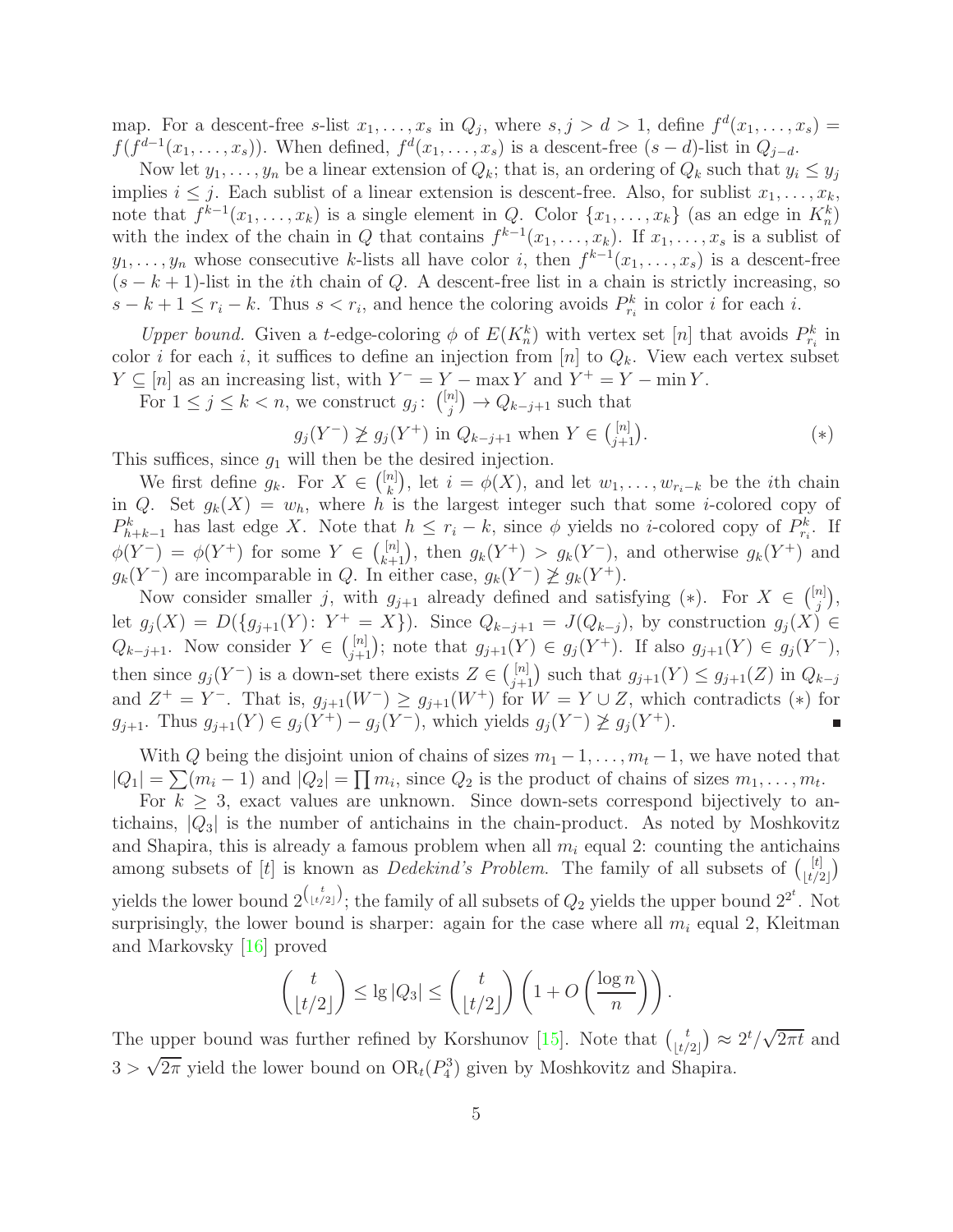Asymptotics are also known for the size of the largest rank in  $Q_2$  when  $m_1 = \cdots = m_t =$  $m > 2$ . As long as  $m \in o(e^t/\sqrt{t})$ , the size is asymptotic to  $m^{t-1}/\sqrt{\pi t/6}$  (see [\[2\]](#page-7-2)). Since  $\sqrt{\pi/6}$  < 2, for  $t > \log m + \frac{1}{2}$  $\frac{1}{2}$ log log *m* this slightly improves the lower bound on  $OR_t(P^3_{m+2})$ from Moshkovitz and Shapira [\[18\]](#page-8-2) (stated in Theorem [1.2\)](#page-1-0).

For larger  $k$ , we iterate the argument. Our point is that this is how the enumerative characterization yields the bounds of [\[18\]](#page-8-2). Using the constant 2 instead of  $\sqrt{\pi/6}$  allows in Theorem  $1.2$  a uniform lower bound for all  $t$  without reference to the logarithmic term in the argument to the tower function.

**Corollary 2.2.** Let Q be the disjoint union of t chains of size  $m-1$ . Define  $Q_k$  for  $k \geq 1$ as in Theorem [2.1.](#page-3-0) For  $k \geq 3$  and  $t > \log m + \frac{1}{2}$  $\frac{1}{2} \log \log m$ ,

$$
tow_{k-2}(m^{t-1}/\sqrt{\pi t/6} - O(t^2)) \le |Q_k| \le tow_{k-2}(m^t)
$$

*Proof.* The upper bound arises from  $|Q_2| = m^t$  by iteratively taking all subsets.

For the lower bound, we define an analogue of the tower function using the middle binomial coefficient. Let  $b_0(x) = x$ . For  $h \ge 1$ , let  $b_h(x) = \binom{b_{h-1}(x)}{\lfloor b_{h-1}(x) \rfloor}$  $\binom{b_{h-1}(x)}{\lfloor b_{h-1}(x)/2 \rfloor}$ . In terms of the tower function, Stirling's approximation yields  $b_h(x) \geq \text{tow}_h(x - O(\lg x)).$ 

Let  $a_k$  be the maximum size of a family in  $Q_k$  consisting of down-sets in  $Q_{k-1}$  that have the same size; these sets form an antichain in  $Q_k$ . Thus  $|Q_{k+1}| \geq 2^{a_k}$ , but also  $a_{k+1} \geq {a_k \choose \lfloor a_k \rfloor}$  $\begin{bmatrix} a_k \\ a_k/2 \end{bmatrix}$ . Thus  $a_k \ge b_{k-2}(a_2)$ . With  $a_2 = m^{t-1}/\sqrt{\pi t/6}$ , we have

$$
|Q_k| \ge 2^{a_{k-1}} \ge 2^{b_{k-3}(a_2)} \ge \text{tow}_{k-2}(m^{t-1}/\sqrt{\pi t/6} - O(t^2)).
$$

Since we do not have an exact computation of  $|J^{k-1}(Q)|$ , recursive bounds may be of interest. In an earlier version of this paper, methods like those of Theorem [2.1](#page-3-0) were used to give short proofs of several such bounds.

**Theorem 2.3.** *For*  $m = r - k + 1$  *and*  $r > k \geq 3$ *, the following recursive bounds hold:* 

$$
\text{OR}_{t}(P_{r+1}^{k}) \geq \text{OR}_{\binom{t}{\lfloor t/2 \rfloor}}(P_{r}^{k-1}) \quad \text{OR}_{t}(P_{k+1}^{k}) \leq \text{OR}_{2^{t}}(P_{k}^{k-1})
$$
\n
$$
\text{OR}_{t}(P_{r}^{k}) \leq \text{OR}_{m^{t}}(P_{k}^{k-1}) \quad \text{OR}_{t}(P_{k+2}^{k}) \leq \text{OR}_{2^{2t}}(P_{k}^{k-1}).
$$

It would be interesting to obtain good bounds on other ordered Ramsey numbers. For example, an ordered k-uniform version of a cycle can be defined by letting the edges of  $C_r^k$ with vertex set  $[r]$  be all sets of k members of  $[r]$  whose congruence classes modulo r are consecutive. Is  $OR_t(C_r^k)$  much larger than  $OR_t(P_r^k)$ ? Also, the ordinary Ramsey number of a graph is bounded by the ordered Ramsey numbers of all its orderings. Given an unordered graph, which vertex orderings lead to the smallest and largest ordered Ramsey numbers? For steps in these directions, see Balko and Král [\[1\]](#page-7-3). Another paper studying special cases of ordered Ramsey numbers for graphs (2-uniform hypergraphs) is [\[4\]](#page-7-4).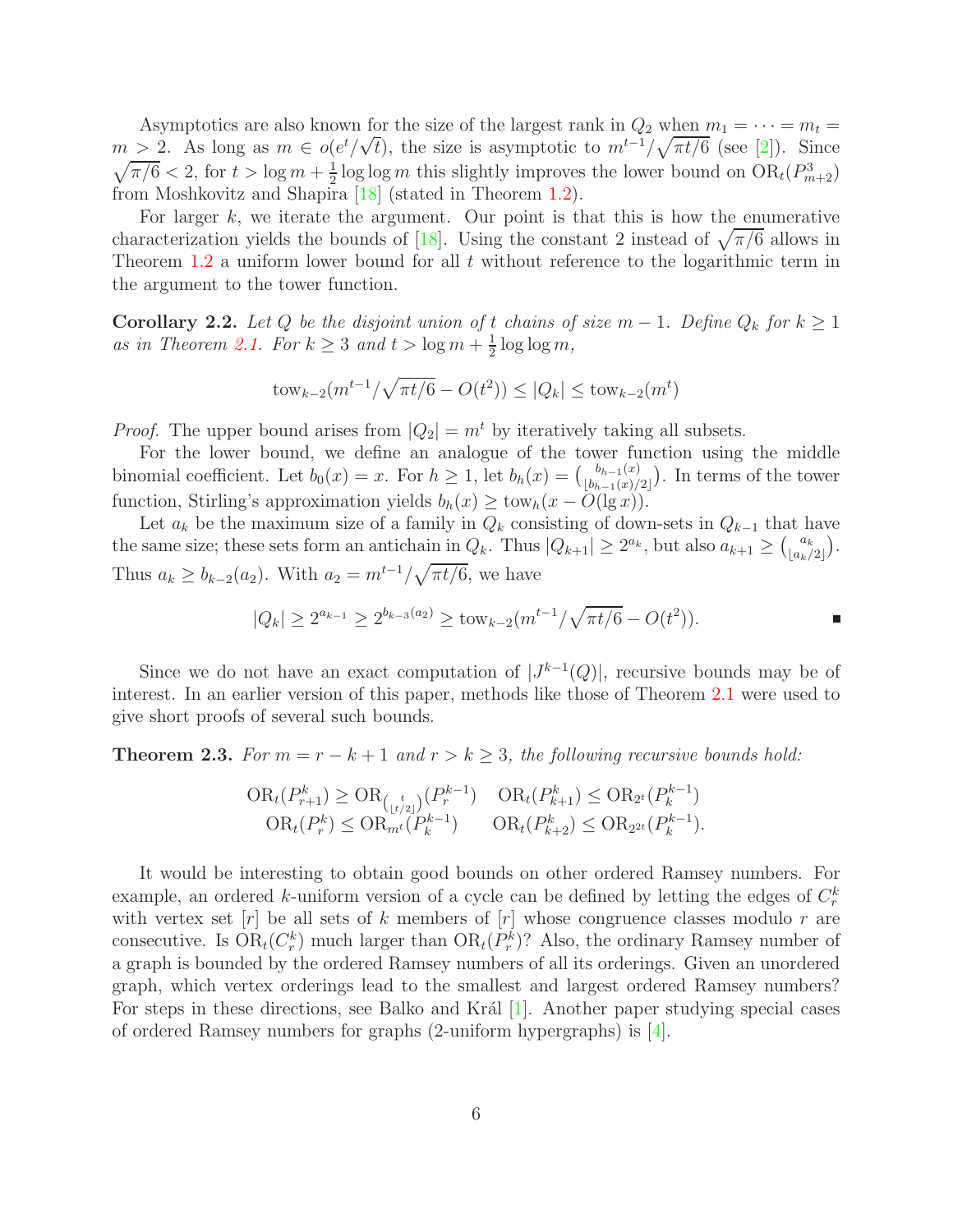### <span id="page-6-0"></span>3 Separating Interval Number and Track Number

Recall from the introduction the definitions of t-interval representation, t-track representation, interval number  $i(G)$ , and track number  $\tau(G)$  for a graph G. We observed that always  $i(G) \leq \tau(G)$ . Heldt, Knauer, and Ueckerdt [\[13\]](#page-8-3) conjectured that  $\tau(G)$  can grow while  $i(G) = 2$  even for the line graphs of complete graphs. We prove this in the next theorem, using ordered Ramsey numbers. First we pose a stronger conjecture:

**Conjecture 3.1.** For a sequence  $(G_n)_{n=1}^{\infty}$  of graphs, if  $\chi(G_n) \to \infty$ , then  $\tau(L(G_n)) \to \infty$ .

**Theorem 3.2.** Let  $P'$  be the ordered hypergraph obtained from the ordered  $P_6^3$  with vertices  $\{1, \ldots, 6\}$  *by adding the edges*  $\{1, 2, 5\}$  *and*  $\{2, 5, 6\}$ *. If*  $n \geq OR_t(P')$ *, then*  $\tau(L(K_n)) > t$ *.* 

*Proof.* From a t-track representation of  $L(K_n)$ , we define a t-coloring  $\phi$  of  $E(K_n^3)$ . For  $x, y, z \in [n]$  with  $x < y < z$ , let  $\phi(x, y, z)$  be the index of a track where the intervals for xy and yz intersect. Since xy and yz are incident in  $K_n$ ,  $\phi$  is well-defined. The intervals for disjoint pairs do not overlap in any track, since they are not adjacent in  $L(K_n)$ .

Since  $n \geq \text{OR}_{t}(P')$ , under  $\phi$  there is a monochromatic ordered copy of P'; let its vertices be  $\{x_1, \ldots, x_6\}$  in order, and let its edges have color s. The intervals for  $x_i x_{i+1}$  and  $x_j x_{j+1}$ in track s overlap when  $|i - j| = 1$ , but not when  $|i - j| > 1$ . Hence we have a path of five successively overlapping intervals. Since this copy of  $P'$  is monochromatic, the interval for  $x_2x_5$  must intersect the intervals for  $x_1x_2$  and  $x_5x_6$ , but it must not intersect the interval for  $x_3x_4$  that lies between them. Hence these incidences cannot be represented in a single track, and  $L(K_n)$  has no t-track representation. п

Among classical Ramsey numbers, Erdős and Rado [\[8\]](#page-8-12) proved  $R_t(K_0^3) \leq 2^{2^{O(t \lg t)}}$ . Conlon, Fox, and Sudakov [\[5\]](#page-7-5) reduced the constant, proving  $R_t(K_6^3) \leq 2^{2^{(4+o(1))t\lg t}}$ .

#### <span id="page-6-1"></span>Corollary 3.3.  $\tau(L(K_n)) \geq \frac{\lg \lg n}{(4+o(1)) \lg n}$  $\frac{\lg\lg n}{(4+o(1))\lg\lg\lg n}$

*Proof.* We now have  $OR_t(P') \leq OR_t(K_6^3) = R_t(K_6^3) \leq 2^{2^{(4+o(1))t \lg t}}$ . If n is larger than this bound, then  $n > \mathrm{OR}_t(P')$  and  $\tau(L(K_n)) > t$ . To express the lower bound in terms of n, we seek t such that  $n \geq 2^{2^{(4+o(1))t\lg t}}$ , yielding the claimed bound. Ė

To obtain an upper bound on  $\tau(L(K_n))$ , we again use ordered Ramsey theory.

**Theorem 3.4.** *If*  $n < \text{OR}_{t}(P_{4}^{3})$ , *then*  $\tau(L(K_{n})) \leq t + 2$ *.* 

*Proof.* We convert a  $P_4^3$ -avoiding t-coloring  $\phi$  of  $E(K_n^3)$  into a representation of  $L(K_n)$  with  $t + 2$  tracks. If  $\phi(\lbrace x, y, z \rbrace) = i$ , where  $x < y < z$ , then call xy a *left pair* and yz a *right pair* for color *i*. Since  $\phi$  avoids  $P_4^3$ , no pair xy is a left and right pair for the same color.

To define the  $(t+2)$ -track representation of  $L(K_n)$ , we use a "left track", a "right track", and track i for  $1 \leq i \leq n$ . Let  $\epsilon = 1/3$ . For  $xy \in E(K_n)$  with  $x < y$ , assign the interval  $[x - \varepsilon, x + \varepsilon]$  in the left track and the interval  $[y - \varepsilon, y + \varepsilon]$  in the right track. Assign the interval for  $xy$  in track i as follows: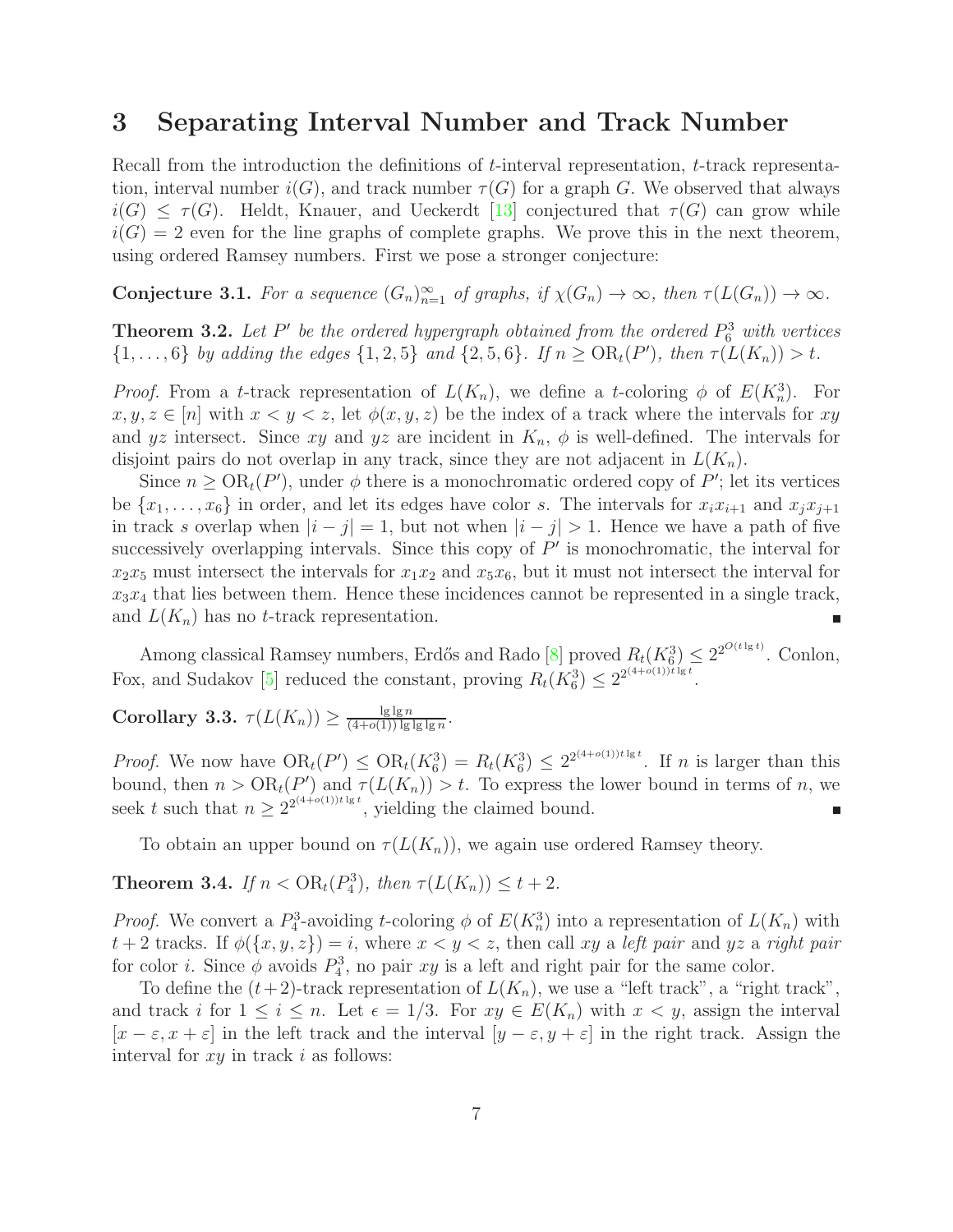- 1. If xy is a left pair for i, then use the interval  $[y \varepsilon, y + \varepsilon]$ .
- 2. If xy is a right pair for i, then use the interval  $[x \varepsilon, x + \varepsilon]$ .
- 3. If  $xy$  is not a left or right pair for i, then let the interval intersect no others.

An edge in  $L(K_n)$  involves three vertices of  $K_n$ , say  $\{x, y, z\}$  with  $x < y < z$ . The edge  $\{xy, yz\}$  is represented in track i, where  $i = \phi(\{x, y, z\})$ . The edge  $\{xy, xz\}$  is represented in the left track, and  $\{xy, zy\}$  is represented in the right track. No non-edges (disjoint pairs  $xy$  and  $zw$  are represented.

Corollary [3.3](#page-6-1) and the lower bound on  $OR_t(P_4^3)$  (Theorem [1.2\)](#page-1-0) together yield the following:

<span id="page-7-6"></span>Corollary 3.5.  $\Omega(\frac{\lg \lg n}{\lg \lg \lg n}) \leq \tau(L(K_n)) \leq O(\lg \lg n)$ .

Improving the upper bound on  $OR_t(P')$  would improve the lower bound on  $\tau(L(K_n)),$ the aim being to eliminate the denominator. Both  $OR_t(P_6^3)$  and  $OR_t(P_4^3)$  are in  $2^{2^{\Theta(t)}}$ . Since P' propertly contains  $P_6^3$ , the ordered Ramsey number of P' may be larger than that of  $P_6^3$ . However, if it is not too much larger and also satisfies  $OR_t(P') \in 2^{2^{\Theta(t)}}$ , then the lower bound in Corollary [3.5](#page-7-6) improves to  $\Omega(\lg \lg n)$ .

#### Acknowledgment

The authors thank Paul Horn and Vojtech Rödl for providing up-to-date information on hypergraph Ramsey numbers, Jacob Fox for pointing out the prior work on ordered Ramsey numbers, and Timothy D. LeSaulnier for contributions to early conversations establishing the unboundedness of  $\tau(L(K_n))$ .

## <span id="page-7-3"></span>References

- <span id="page-7-2"></span>[1] M. Balko and K. Kr´al, Ramsey numbers of ordered graphs, preprint available as arXiv:1310.7208v2.
- [2] M. Baym and D.B. West, Bounds on the k-dimension of products of special posets, Order 30 (2013), 779–796.
- <span id="page-7-0"></span>[3] S. A. Choudum and B. Ponnusamy, Ordered Ramsey numbers, Discrete Mathematics 247 (2002), 79–92.
- <span id="page-7-4"></span>[4] J. Cibulka, P. Gao, M. Krčál, T. Valla, P. Valtr, On the Geometric Ramsey Number of Outerplanar Graphs, preprint available as arXiv:1310.7004.
- <span id="page-7-5"></span>[5] D. Conlon, J. Fox, and B. Sudakov, Hypergraph Ramsey numbers, J. Amer. Math. Soc. 23 (2010), 247–266.
- <span id="page-7-1"></span>[6] M. Eliáš and J. Matoušek, Higher-order Erdős-Szekeres theorems, Adv. Math. 244 (2013), 1–15.
- [7] P. Erdős and G. Szekeres, A combinatorial problem in geometry, *Compositio Math.* 2 (1935), 463–470.